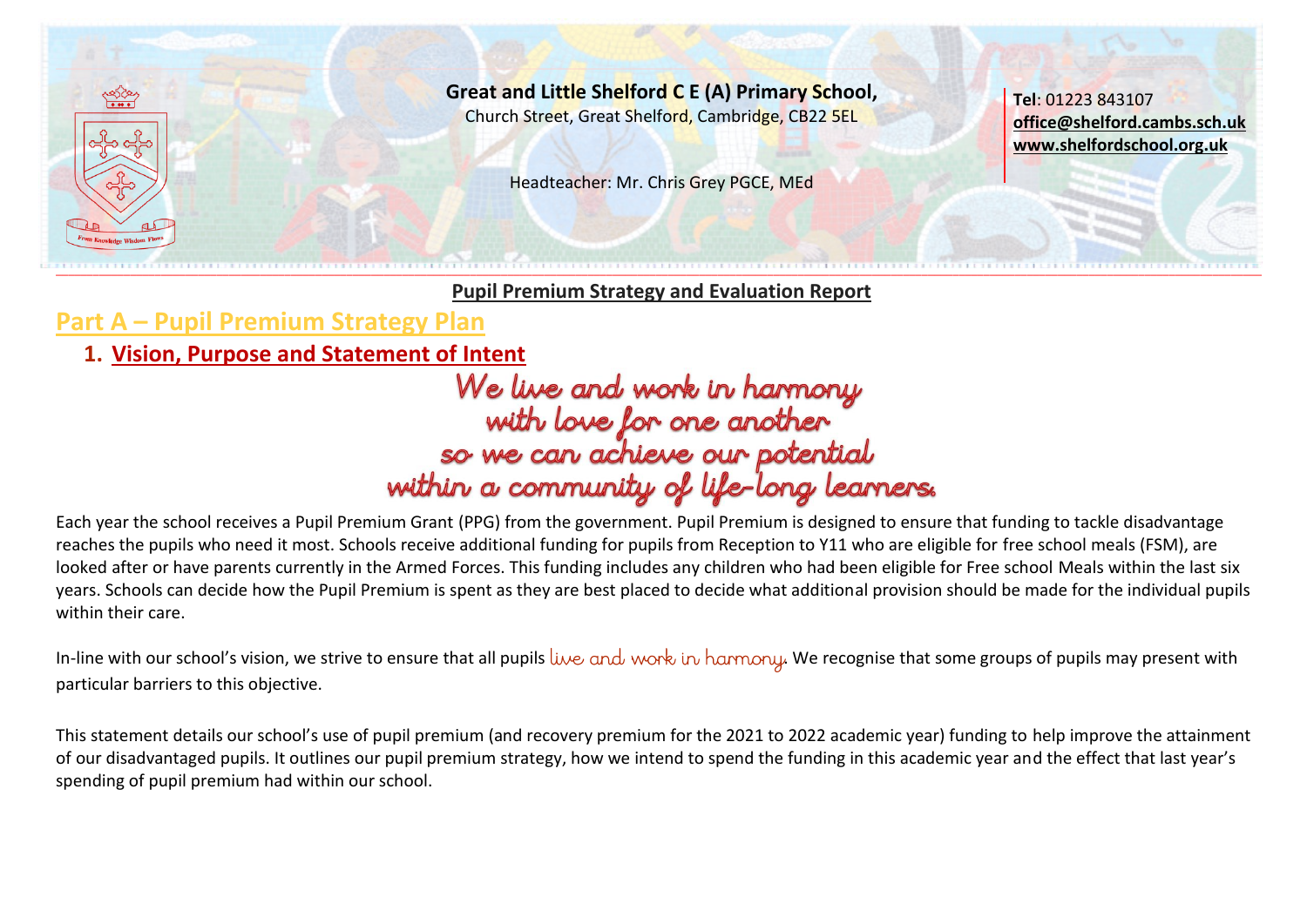### **2. Challenges to Learning at Great and Little Shelford C E (A) Primary School**

At Shelford we support all our pupils, recognising their individual needs as a part of achieving their potential. We are committed to ensuring that the teaching and learning opportunities meet the needs of all pupils. In particular, we recognise that some of those who are vulnerable or disadvantaged may present with unique barriers to their learning. At our school, these pupils can sometimes display as: **lacking in responsibility, struggling to regulate emotions, being anxious, having specific gaps in learning linked to variable home support during lock-down, having low self-esteem**. Where this is identified, particular attention is paid to this aspect of their development alongside the careful and rigorous tracking of their academic progress.

A key priority is to narrow and eliminate any gaps in the performance of vulnerable pupils, and that of other pupils. We do this by providing high-quality classroom teaching (Quality First Teaching), supported by interventions to target vulnerable learners as and when required. The School Leadership Team and Governing Body monitor the impact of all spending and interventions, including the Pupil Premium.

### Challenges

This summarises the key challenges to achievement that we have identified among our disadvantaged pupils.

| <b>Challenge number</b> | <b>Detail of challenge</b>                                                                                                           |
|-------------------------|--------------------------------------------------------------------------------------------------------------------------------------|
|                         | Weakness in learning behaviours e.g. lack of independence or resilience; taking responsibility for their own learning                |
|                         | Self-regulation and self-motivating to improve their learning                                                                        |
|                         | Pupil and their families have social and emotional difficulties of pupils including medical and mental health which affect wellbeing |
|                         | Disrupted learning in the last two years due to COVID 19. Many children have required to work remotely during Lockdowns              |
|                         | Limited opportunities for enrichment opportunities (due to family circumstances, COVID 19 and other reasons)                         |

### **3. School Overview**

#### School Details

| <b>Detail</b>                                                           | <b>Data</b>                                       |
|-------------------------------------------------------------------------|---------------------------------------------------|
| School name                                                             | Great & Little Shelford C of E (A) Primary School |
| Number of pupils in school                                              | 207                                               |
| Proportion (%) of pupil premium eligible pupils                         | 7%                                                |
| Academic year/years that our current pupil premium strategy plan covers | 2021-2024                                         |
| Date this statement was published                                       | September 2021                                    |
| Date on which it will be reviewed                                       | <b>July 2022</b>                                  |
| Statement authorised by                                                 | <b>Mr Chris Grey (Headteacher)</b>                |
| Pupil Premium Lead                                                      | <b>Mrs Heather Paterson</b>                       |
| Link Governor                                                           | <b>Mr Christopher Hallebro</b>                    |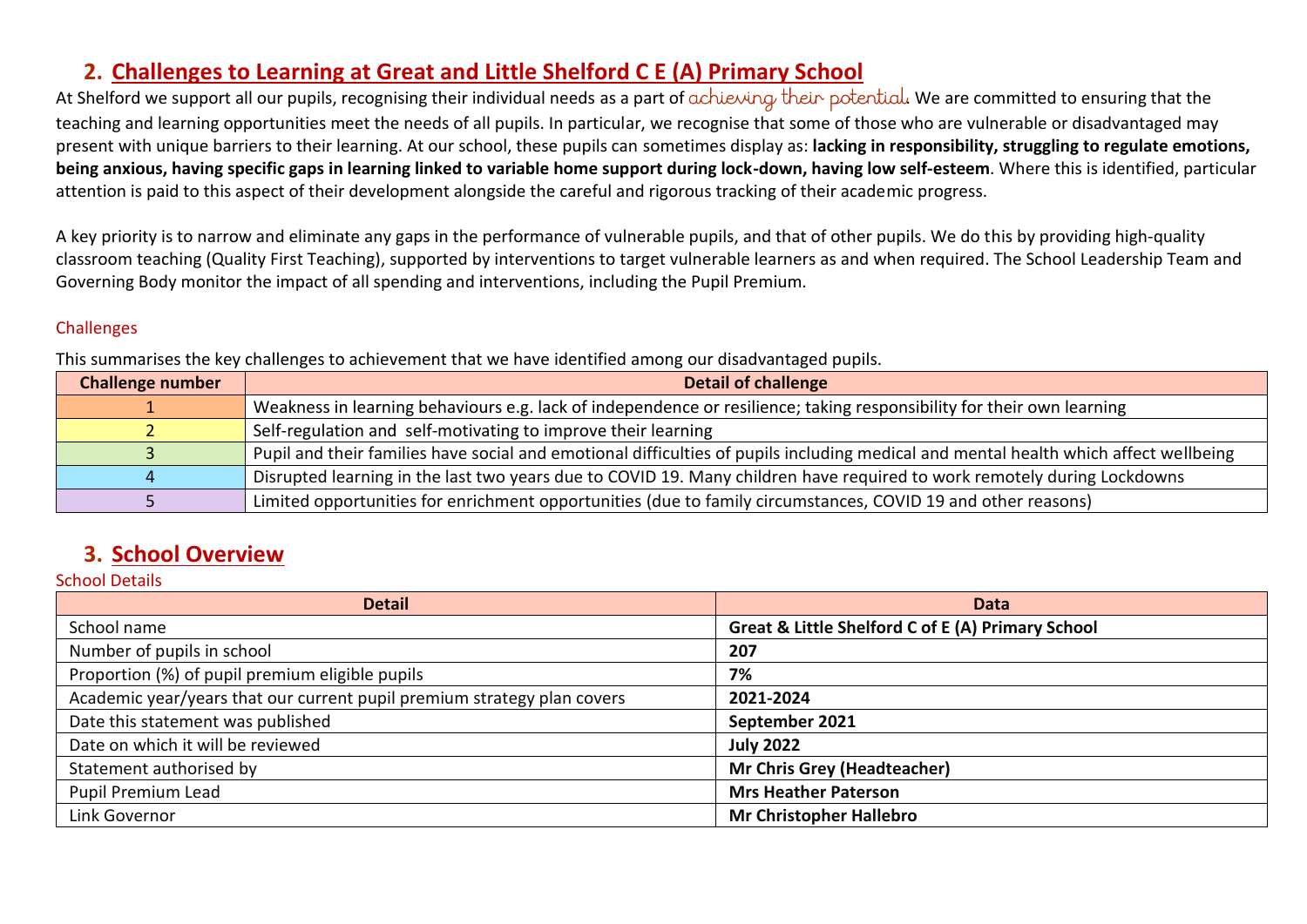#### Funding overview

| <b>Detail</b>                                             | Amount  |
|-----------------------------------------------------------|---------|
| Pupil premium funding allocation this academic year       | £19,485 |
| Recovery premium funding allocation this academic year    | £2,030  |
| Pupil premium funding carried forward from previous years | £0      |
| Total budget for this academic year                       | £21,515 |

# **4. Intended Outcomes – 2021-2024**

This explains the outcomes we are aiming for **by the end of our current strategy plan**, and how we will measure whether they have been achieved.

| <b>Vision Element</b>    | <b>3 Year Strategy</b>                   | <b>Challenge</b>                                                                                                   | <b>Intended Outcome</b>                                                                                                                                                                                                                                                             | <b>Intended Strategy / Actions</b>                                                                                                                                                                                                                                                                                                                                                                                                                       | <b>Success Criteria / Evidence</b>                                                                                                                                                                                                                                                                                                                                          |
|--------------------------|------------------------------------------|--------------------------------------------------------------------------------------------------------------------|-------------------------------------------------------------------------------------------------------------------------------------------------------------------------------------------------------------------------------------------------------------------------------------|----------------------------------------------------------------------------------------------------------------------------------------------------------------------------------------------------------------------------------------------------------------------------------------------------------------------------------------------------------------------------------------------------------------------------------------------------------|-----------------------------------------------------------------------------------------------------------------------------------------------------------------------------------------------------------------------------------------------------------------------------------------------------------------------------------------------------------------------------|
|                          | <b>Golden Thread</b>                     | Number(s)                                                                                                          |                                                                                                                                                                                                                                                                                     |                                                                                                                                                                                                                                                                                                                                                                                                                                                          |                                                                                                                                                                                                                                                                                                                                                                             |
| Achieve our<br>potential | - Learning<br>Behaviours<br>4 - Pedagogy | $1$ – learning<br>behaviours<br>$2 - self$<br>regulation and<br>self-motivation<br>$4$ – disruption to<br>learning | <b>Disadvantaged pupils</b><br>maintain at least the<br>standard of attainment they<br>achieved at the end of the<br>previous year (phonics,<br>reading, writing and maths).<br>Those who have fallen<br>behind make accelerated<br>progress and catch up or<br>exceed expectation. | Assessment,<br>identification and<br>diagnosis of gaps;<br>Review of provision,<br>staffing, intervention<br>and support through<br>pupil progress;<br>Implementation of<br>intervention and<br>strategy beyond quality<br>first teaching<br>Termly Pupil Premium<br><b>Tracking document</b><br><b>Termly Pupil Progress</b><br>Termly report and<br>meeting with governors'<br>data panel<br>Termly involvement of<br><b>Pupil Premium</b><br>Governor | End of summer term<br>assessment 2022, 2023 and<br>2024 will show that 90%-<br>100% of disadvantaged<br>pupils will have made<br>expected progress from the<br>previous summer.<br>Analysis of interventions will<br>show that interventions have<br>had a positive impact on the<br>disadvantaged children's<br>learning and has helped in<br>accelerating their progress. |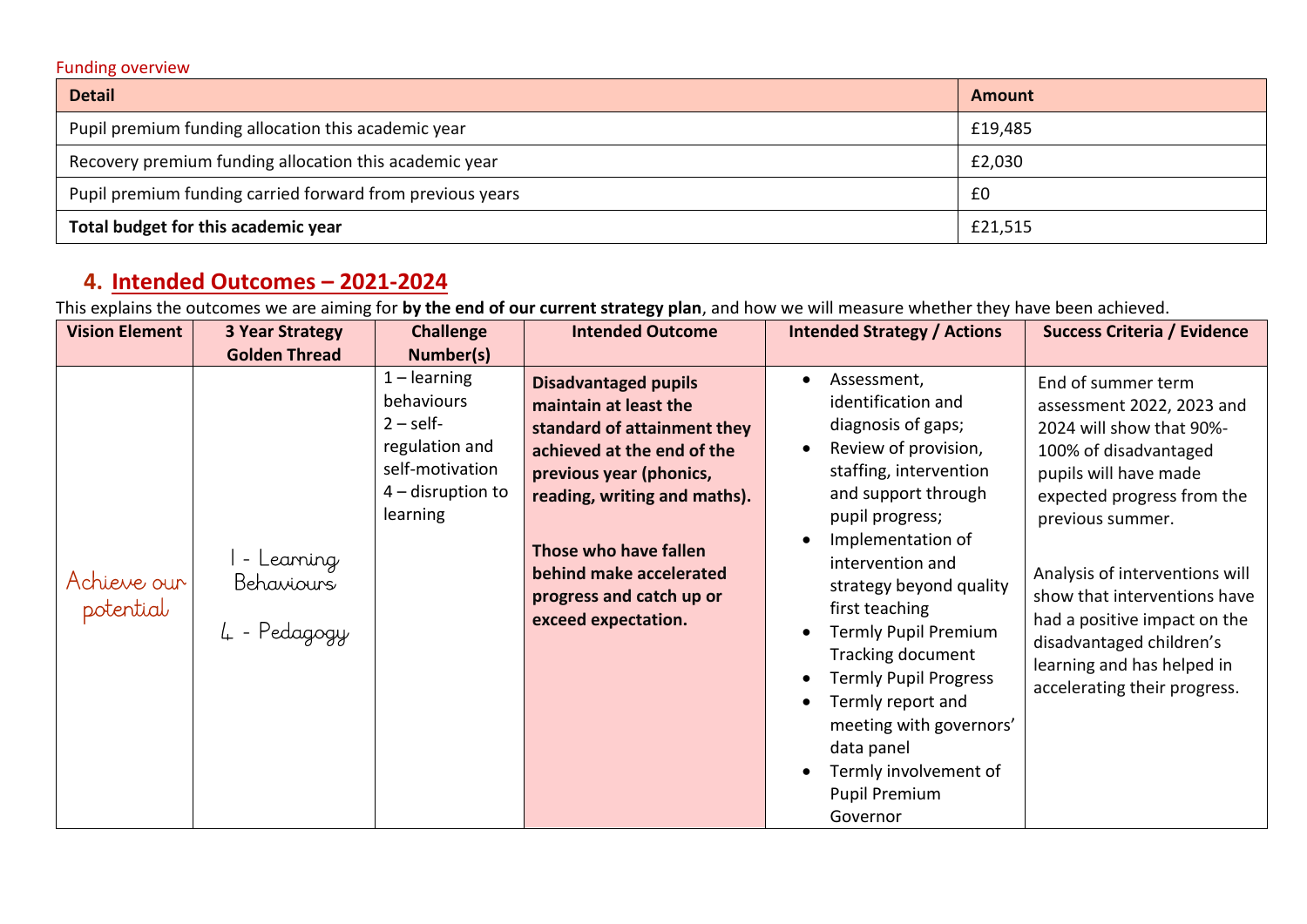| Live and<br>work in<br>harmony                                    | 4 - Pedagogy                     | $1 - learning$<br>behaviours<br>$4$ – disruption to<br>learning | To narrow the gap in<br>reading between<br>disadvantaged and non-<br>disadvantaged pupils                                                                                   | Assessment of pupils<br>Seeking of pupil views<br>regarding texts<br>Termly Pupil Premium<br>$\bullet$<br><b>Tracking document</b><br><b>Termly Pupil Progress</b><br>Termly report and<br>meeting with governors'<br>data panel<br>Termly involvement of<br><b>Pupil Premium</b><br>Governor                                                                             | Use evidence based<br>assessment and teaching<br>and learning strategies.<br>End of summer term<br>assessment 2022, 2023 and<br>2024 will indicate that<br>disadvantaged pupil will<br>have made expected<br>progress from the previous<br>year.<br>Target support for pupils<br>either small group or one to<br>one sessions                                                                            |
|-------------------------------------------------------------------|----------------------------------|-----------------------------------------------------------------|-----------------------------------------------------------------------------------------------------------------------------------------------------------------------------|---------------------------------------------------------------------------------------------------------------------------------------------------------------------------------------------------------------------------------------------------------------------------------------------------------------------------------------------------------------------------|----------------------------------------------------------------------------------------------------------------------------------------------------------------------------------------------------------------------------------------------------------------------------------------------------------------------------------------------------------------------------------------------------------|
| Love for<br>one another,<br>community<br>of life-long<br>learners | 2 – Wellbeing<br>5 - Partnership | $3$ – pupil and<br>family wellbeing                             | <b>Pupils and families with</b><br>identified social, emotional or<br>health needs are well<br>supported by school staff so<br>that the needs are removed<br>or alleviated. | Assessment of needs<br>and identification of<br>tools, interventions and<br>strategies.<br>Mental Health Lead and<br><b>Mental Health</b><br>Champions review,<br>promote and monitor<br>the Wellbeing Offer for<br>pupils.<br>SLT (especially DSLs and<br>SENDCo) signpost<br>supportive external<br>agency work - through<br>newsletter, Team<br>around the Family etc. | Barriers to learning are<br>alleviated through school<br>staff identification and<br>support.<br>Identified pupils attend<br>therapy sessions e.g.<br>play/nurture/Lego with<br>support staff or external<br>staff.<br>Pupil and parent<br>questionnaires will show that<br>parents and children of<br>disadvantaged families feel<br>supported and additional<br>barriers alleviated where<br>possible. |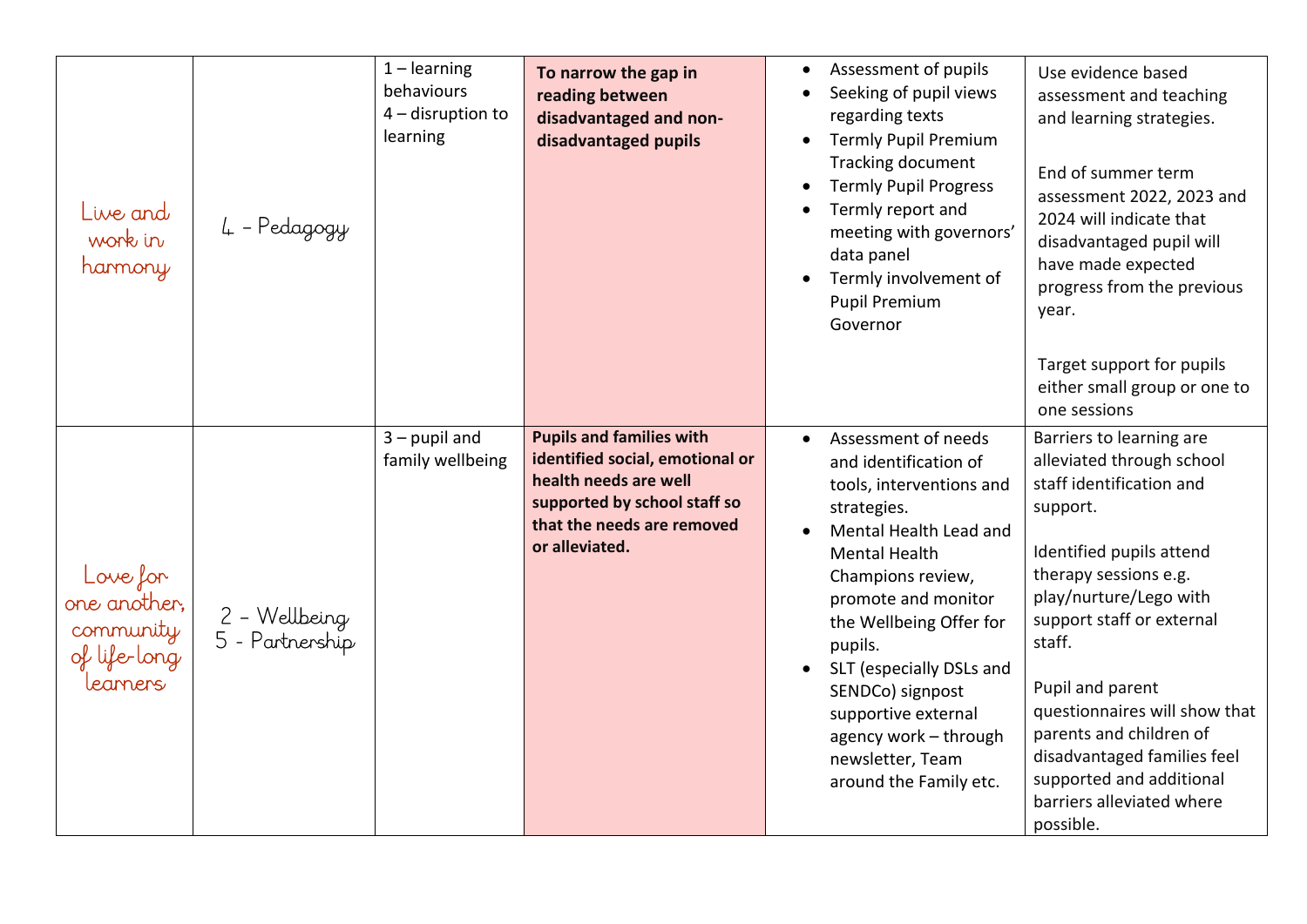|                          |                                   | $5$ – limits to<br>enrichment | Pupils have a breadth of<br>experiences that enable them<br>to contextualise their | Careful, continual<br>review of the curriculum<br>threads and neurons to                                                                                                                                                                                                                            | Teachers and support staff<br>will plan a wide range of<br>events/experiences to                                                                                                                 |
|--------------------------|-----------------------------------|-------------------------------|------------------------------------------------------------------------------------|-----------------------------------------------------------------------------------------------------------------------------------------------------------------------------------------------------------------------------------------------------------------------------------------------------|--------------------------------------------------------------------------------------------------------------------------------------------------------------------------------------------------|
| Achieve our<br>potential | $\mu$ – Inclusion and<br>Equality |                               | learning.<br>School will deliver an<br>engaging, broad and varied<br>curriculum.   | meet the needs of all<br>learners<br>Creativity planned and<br>promoted through<br>intent and<br>implementation of the<br>curriculum.<br>Removal of financial<br>barriers for pupils to<br>engage in enrichment.<br>SLT will monitor the<br>implementation of the<br><b>Cultural Capital Offer.</b> | enhance learning and make it<br>memorable.<br>Children will be exposed to a<br>wide range of social, cultural,<br>enrichment and sporting<br>experiences within (and<br>outside) the school day. |

### **5. Activity in this Academic Year**

This details how we intend to spend our pupil premium and recovery premium funding this academic year to address the challenges above.

### **Teaching (CPD, Recruitment and Retention)**

| <b>Activity</b>                                  | Evidence that supports this approach         | <b>Challenge Numbers</b>   |
|--------------------------------------------------|----------------------------------------------|----------------------------|
| Development of explicit learning behaviours -    | <b>EEF summary on Metacognition and Self</b> | 1 - Learning Behaviours    |
| including whole school systems for pupils and    | <b>Regulation.</b>                           | 2 - Self Regulation        |
| work with parents on promoting these at home.    |                                              |                            |
| Development of consistent approaches to          | <b>EEF summary on Metacognition and Self</b> | 1 - Learning Behaviours    |
| Metacognition and self-regulation.               | <b>Regulation.</b>                           | 2 - Self Regulation        |
| Assessment time and materials to diagnose and    | EEF summary on Feedback.                     | 4 – disruption to learning |
| target gaps in learning, building in feedback to |                                              |                            |
| promote progress.                                |                                              |                            |

### **Targeted Academic Support (1:1 tuition, 1:1 support, structured interventions)**

| ACLIVILY | this approach<br>supports<br>-vidence<br>∵tna.<br>- IIV | <b>Challenge Numbers</b> |
|----------|---------------------------------------------------------|--------------------------|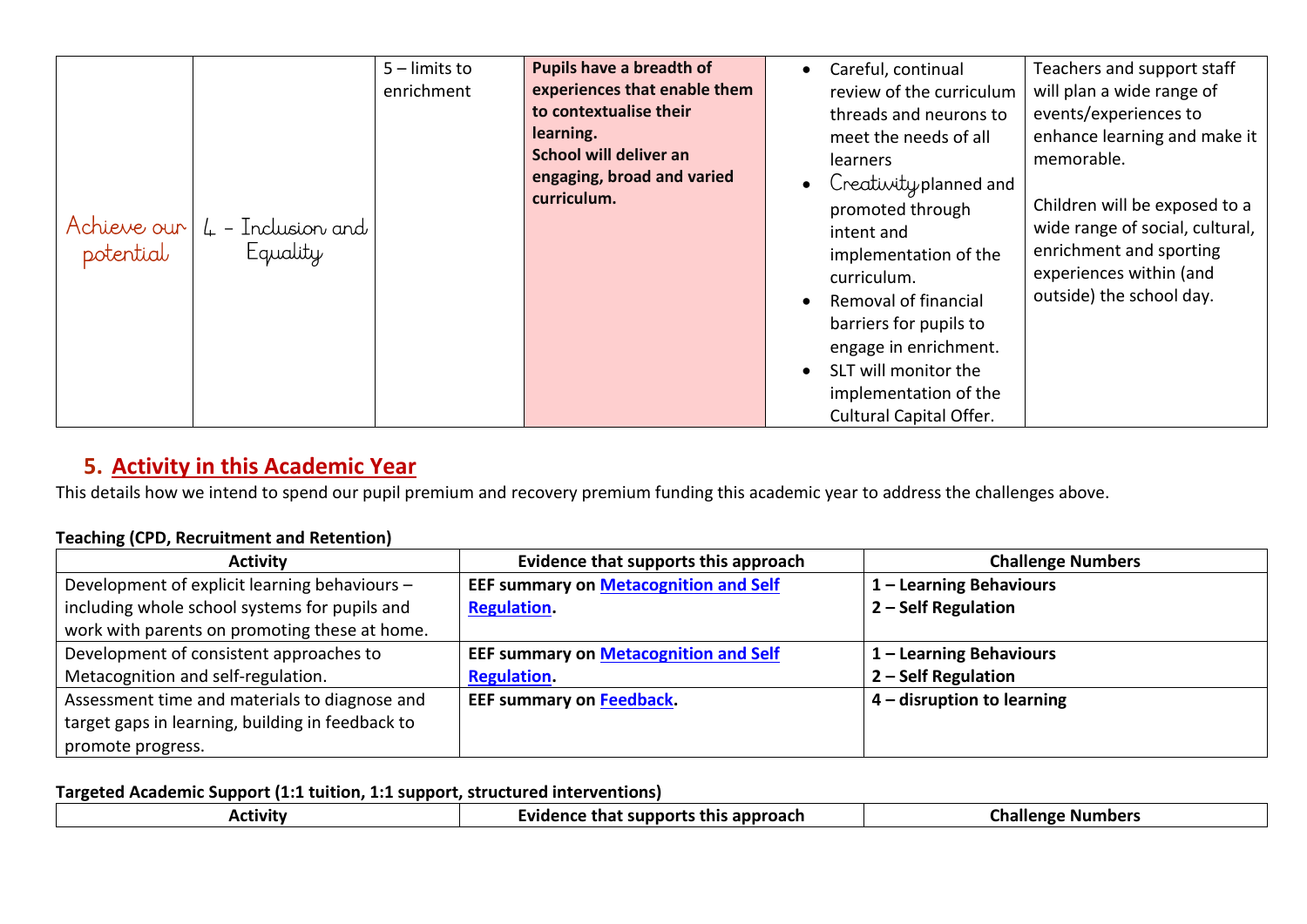| Teaching Assistant to 1:1 support/ tuition for a    | A combination of the EEF's summary of 1:1     | 1 - Learning Behaviours        |
|-----------------------------------------------------|-----------------------------------------------|--------------------------------|
| Pupil Premium learner, enabling efficient           | tuition and Teaching Assistant Interventions. | 2 - Self Regulation            |
| education for the remainder of the cohort.          |                                               | 3 - Pupil and Family Wellbeing |
|                                                     |                                               | 4 – Disruption to learning     |
| Identified individual and small group interventions | A combination of the EEF's summary of 1:1     | 1 - Learning Behaviours        |
| relating to:                                        | tuition and Teaching Assistant Interventions. | 2 – Self Regulation            |
| Fine motor skills;<br>$\bullet$                     |                                               | 4 – Disruption to learning     |
| Gross motor skills;<br>$\bullet$                    |                                               |                                |
| Reading and spelling;                               |                                               |                                |
| Pre-teaching and over-learning                      |                                               |                                |

#### **Wider Strategies (attendance, behaviour, wellbeing)**

| <b>Activity</b>                                   | Evidence that supports this approach               | <b>Challenge Numbers</b>         |
|---------------------------------------------------|----------------------------------------------------|----------------------------------|
| Support of music tuition for individual pupils to | <b>EEF summary on Metacognition and Self</b>       | 5 - limits to enrichment         |
| promote metacognition, self-esteem and equal      | <b>Regulation.</b>                                 |                                  |
| access to opportunities.                          |                                                    |                                  |
|                                                   | Previous years' approaches and case studies.       |                                  |
| Support for pupils and families to enable equal   | Good practice in inclusion                         | $3$ – pupil and family wellbeing |
| access educational visits to promote self-esteem  |                                                    | 5 – limits to enrichment         |
| and wellbeing.                                    | Making learning memorable and links to             | 4 – Disruption to learning       |
|                                                   | <b>Metacognition and Self Regulation.</b>          |                                  |
|                                                   |                                                    |                                  |
|                                                   | Previous years' approaches and case studies.       |                                  |
| Monitoring of the implementation of the Pupil     | The activity will monitor the implementation and   | 3 - pupil and family wellbeing   |
| Wellbeing Offer.                                  | impact of the school's current Pupil Wellbeing     | 5 – limits to enrichment         |
|                                                   | Offer to establish evidence for its effectiveness. |                                  |
|                                                   | The offer is founded on the principles of          |                                  |
|                                                   | diagnosing, identifying, implementing, monitoring  |                                  |
|                                                   | & evaluating and reviewing as a cycle of           |                                  |
|                                                   | improvement. This EEF research is related to the   |                                  |
|                                                   | current Covid impact.                              |                                  |

Total Budgeted Cost for **Teaching**, **Targeted Support** and **Wider Strategies**: £21,500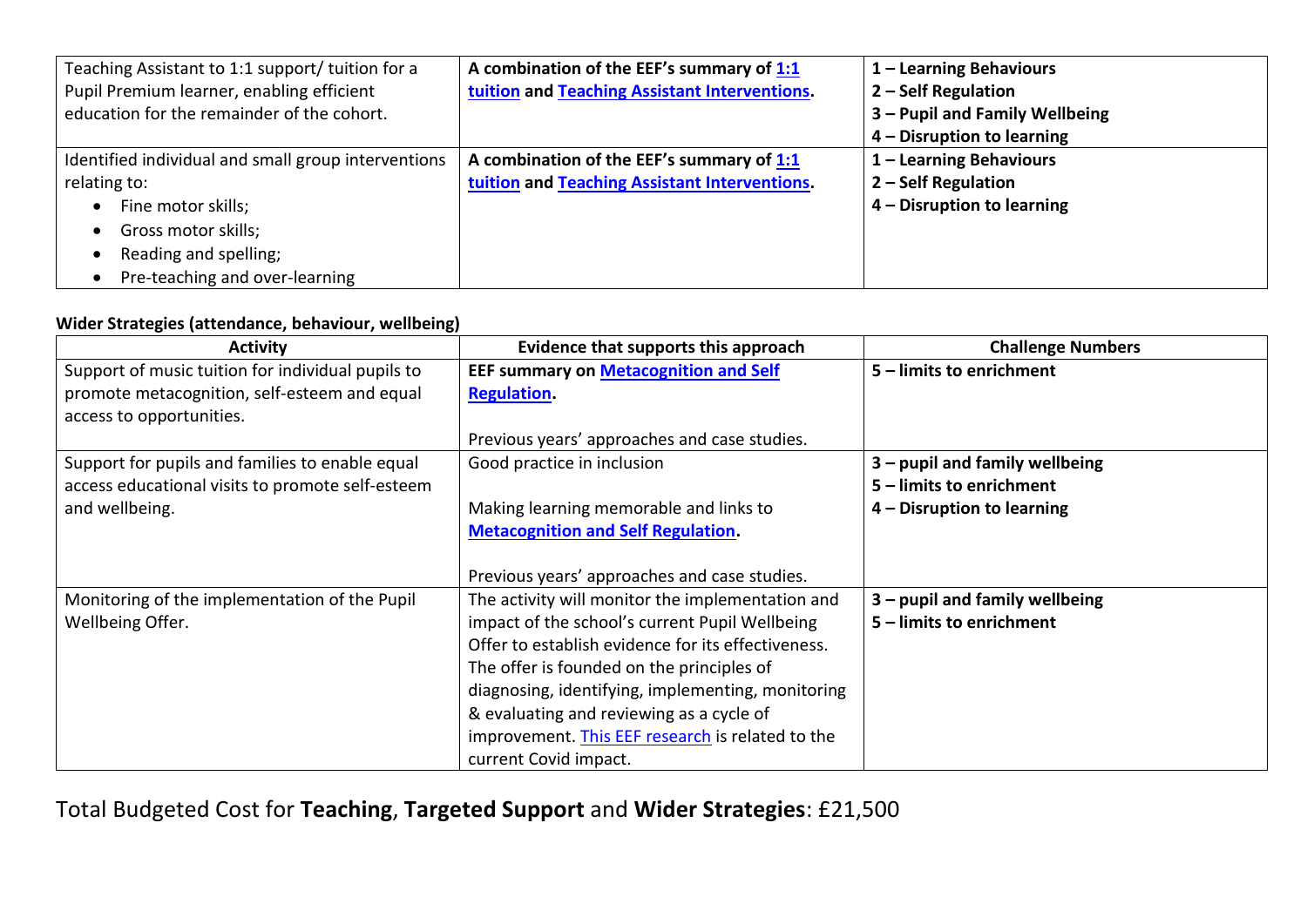# **6. Pupil Premium Strategy Outcomes**

This grid details the **impact** that our pupil premium activity had on pupils in the 2020-2021 academic year:

| <b>Use of Funding</b>                                                                                                                               | <b>Specific Objective</b>                                                                                                                                                                                                                                                                             | <b>How Impact Will Be</b><br><b>Measured</b>                                                                                          | Cost                                       | Impact                                                                                                                                                                                                                                   |
|-----------------------------------------------------------------------------------------------------------------------------------------------------|-------------------------------------------------------------------------------------------------------------------------------------------------------------------------------------------------------------------------------------------------------------------------------------------------------|---------------------------------------------------------------------------------------------------------------------------------------|--------------------------------------------|------------------------------------------------------------------------------------------------------------------------------------------------------------------------------------------------------------------------------------------|
| 1:1 tuition for 2<br>identified pupils<br>entitled to Pupil<br>Premium.                                                                             | To ensure Pupil Premium children make good<br>progress in all subjects.<br>To ensure Pupil Premium children make good<br>progress in social skills to enable them to<br>operate independently within a classroom<br>environment. This will enable them to make<br>good progress in all subject areas. | Progress in sessions<br><b>Termly Pupil Progress</b><br>meetings<br>Statutory<br>assessments                                          | £1,400                                     | One pupil left the school during the pandemic.<br>One pupil made expected progress in all areas.<br>Termly monitoring of pupils ensured that leaders<br>were aware of and satisfied with the progress of<br>the pupil receiving tuition. |
|                                                                                                                                                     |                                                                                                                                                                                                                                                                                                       |                                                                                                                                       | $£500 -$                                   | All pupils attended all trips and visits that they                                                                                                                                                                                       |
| Supporting costs<br>for                                                                                                                             | To ensure that Pupil Premium children are                                                                                                                                                                                                                                                             | Engagement in the                                                                                                                     | Educational<br><b>Visits</b>               | wished to $-$ money was not a barrier to pupils<br>attending.                                                                                                                                                                            |
| disadvantaged<br>pupils,<br>including school                                                                                                        | entitled to the same extra-curricular<br>opportunities.                                                                                                                                                                                                                                               | curriculum, impacting<br>on attainment and<br>progress in the school                                                                  | $£1065 - Music$<br>Tuition                 | Music tuition for pupils supported executive<br>functioning, processing and memory skills. All                                                                                                                                           |
| visit<br>funding, music<br>tuition and clubs.                                                                                                       | To develop pupils memory and executive<br>functioning skills.                                                                                                                                                                                                                                         | tracking and<br>monitoring system.                                                                                                    | $£250 -$<br>extracurricular<br>sports club | pupils met ARE at the end of the year in all areas.                                                                                                                                                                                      |
| Audit and<br>enhance reading<br>$materials -$<br>capturing pupil<br>voice from Pupil<br>Premium pupils<br>to acquire texts<br>to appeal to<br>them. | To ensure that all children can access a variety<br>of age-appropriate texts to promote reading at<br>school and at home.                                                                                                                                                                             | Reading results at<br>End of Key Stage<br>outcomes.<br>Ongoing formative<br>assessments.<br>School tracking and<br>monitoring system. | £400                                       | Overall 89% pupils working at expected or above<br>in reading.<br>82% of Pupil Premium pupils working at expected<br>or above in reading.                                                                                                |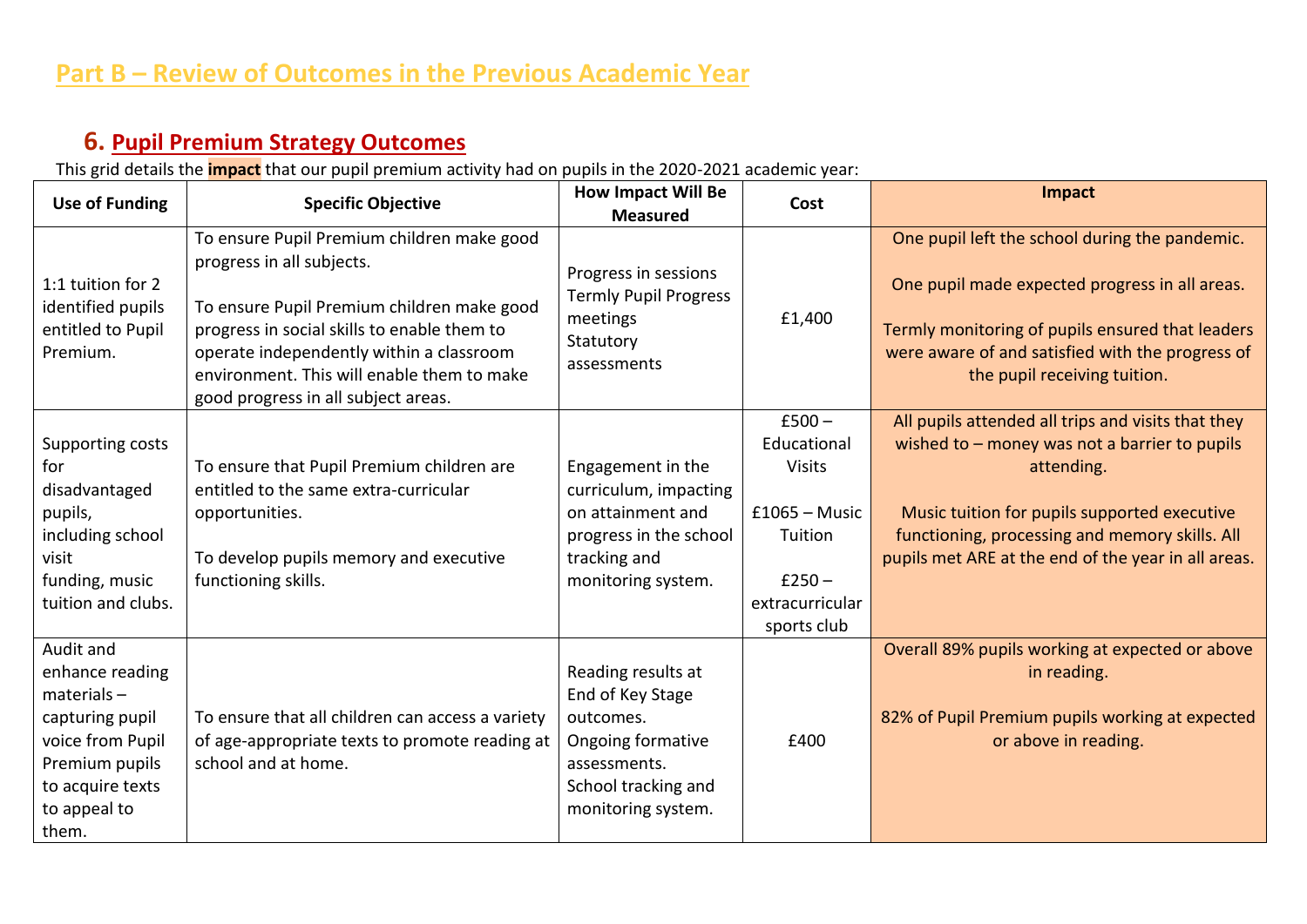| Directed adult<br>support for<br>attainment and<br>progress<br>expectations                                                           | To ensure accurate, focused provision in<br>raising the rate of attainment and progress in<br>core curriculum areas.<br>To support the individual needs of a pupil in<br>accessing the curriculum.<br>To maximise progress for Y6 pupils, supporting<br>their behaviours for learning and their<br>approaches to learning activities. | End of Year data for<br>individual pupil<br>End of KS2 2020                                                                   | £12,500 | <b>Pupil Premium Progress 2020-2021</b><br>On average, Pupil Premium pupils (all cohorts)<br>made the following progress points, where 6<br>points is equivalent to average in Y2 - Y6 and 5<br>points is average in Y1:<br>Reading $- 7.4$<br>Writing $-7.6$<br>Maths $-7.6$<br>Y6 end of year results:<br>Overall:<br>Reading $-97%$<br>Writing $-87%$<br>Maths $-84%$<br>EGPS $-87%$<br><b>Combined RWM-84%</b><br><b>Pupil Premium Pupils:</b><br><b>Reading:</b><br>100% expected<br>50% Greater Depth<br><b>Writing:</b><br>100% expected<br>Maths:<br>50% expected |
|---------------------------------------------------------------------------------------------------------------------------------------|---------------------------------------------------------------------------------------------------------------------------------------------------------------------------------------------------------------------------------------------------------------------------------------------------------------------------------------|-------------------------------------------------------------------------------------------------------------------------------|---------|---------------------------------------------------------------------------------------------------------------------------------------------------------------------------------------------------------------------------------------------------------------------------------------------------------------------------------------------------------------------------------------------------------------------------------------------------------------------------------------------------------------------------------------------------------------------------|
| Developing and<br>enhancing the<br>use of Forest<br>Schools<br>throughout all<br>classes in the<br>school. (Staff<br>CPD, team-taught | To ensure that all pupils develop their socio-<br>communication and safe risk-taking skills,<br>along with their confidence and resilience.                                                                                                                                                                                           | Contact with nature<br>and the outdoors is<br>proven by research to<br>reduce pupils' stress<br>and improve<br>concentration. | £1,000  | All pupils take part in this enrichment<br>opportunity.<br>During monitoring and observation, pupils<br>demonstrate increased confidence, social<br>communication skills, management of risks and<br>wellbeing.                                                                                                                                                                                                                                                                                                                                                           |